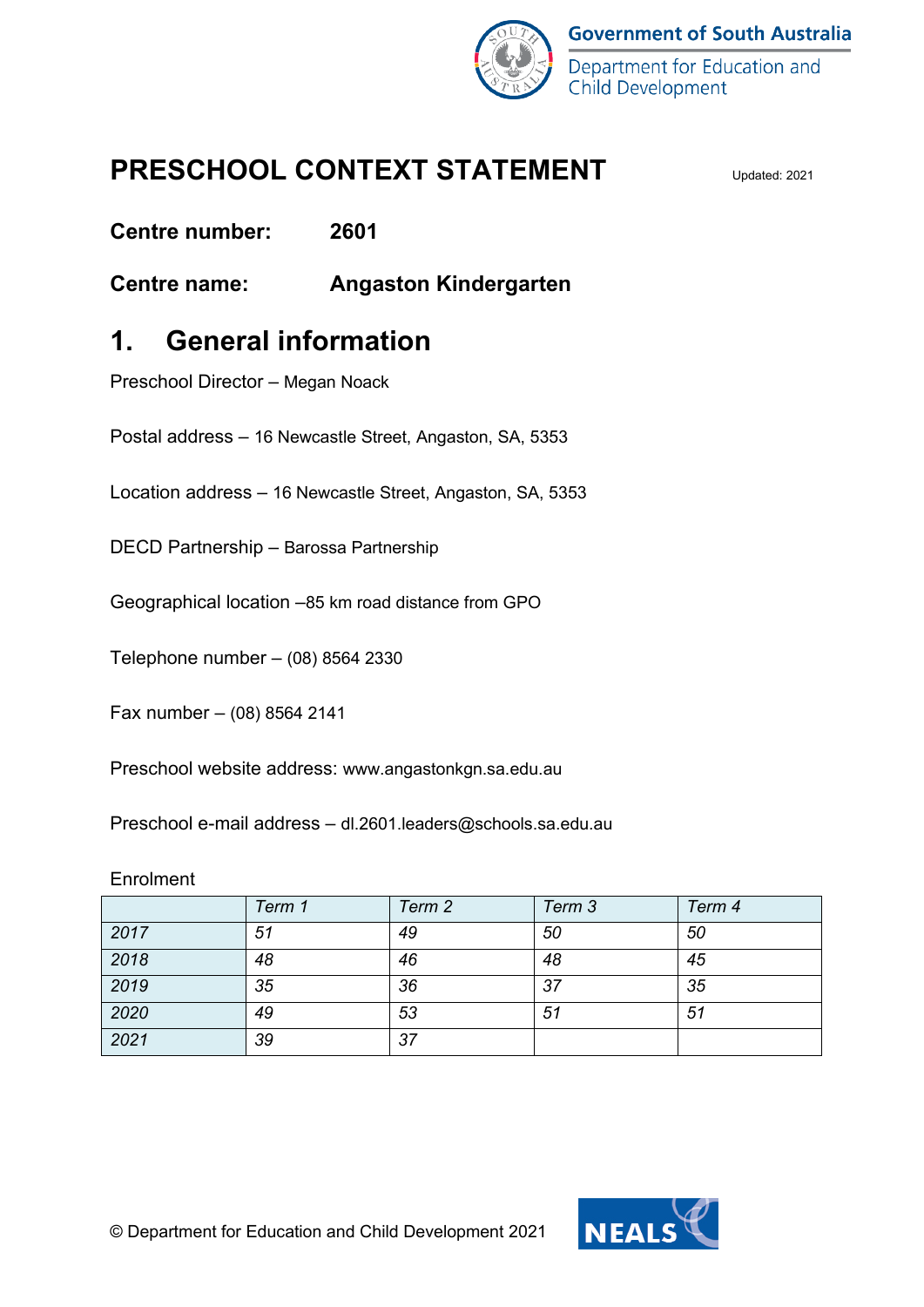**Attendance** 

|      | Term 1 | Term 2 | Term 3 | Term 4 |
|------|--------|--------|--------|--------|
| 2017 | 94.1%  | 88.0%  | 83.0%  | 89.8%  |
| 2018 | 97.3%  | 90.4%  | 90.7%  | 89.7%  |
| 2019 | 94.9%  | 96.1%  | 85.8%  | 79.7%  |
| 2020 | 94.5%  | n/a    | 78.7%  | 86.9%  |
| 2021 |        |        |        |        |

Co-located/stand-alone

Angaston Kindergarten is a stand-alone site located adjacent to AngastonPrimary School.

Angaston Kindergarten has a collaborative relationship with Angaston PrimarySchool which provides for positive transitions for children who will attend Angaston Primary School.

Programs operating at the preschool

 Sessional Kindergarten for eligible children - Universal Access entitles eligible children to access 15 hours of Kindergarten.

Children access 2 full days and 1 half day per week.

Blue Group ~Monday/ Tuesday full day with half day Friday mornings. Red Group ~ Wednesday/Thursday full day with half day Friday mornings

- Associated Programs Playgroup is run by parent volunteers on Friday afternoon from 1pm to 2:30 pm.
- Lunch/Full Day Program Children accessing their full days bring their own lunch and healthy snacks
- □ Bilingual Support

Department for Education and Child Developmentprovides funding to support children with English as a second language.

Preschool Support

The Department for Education and Child Development provides funding to support children with identified needs.

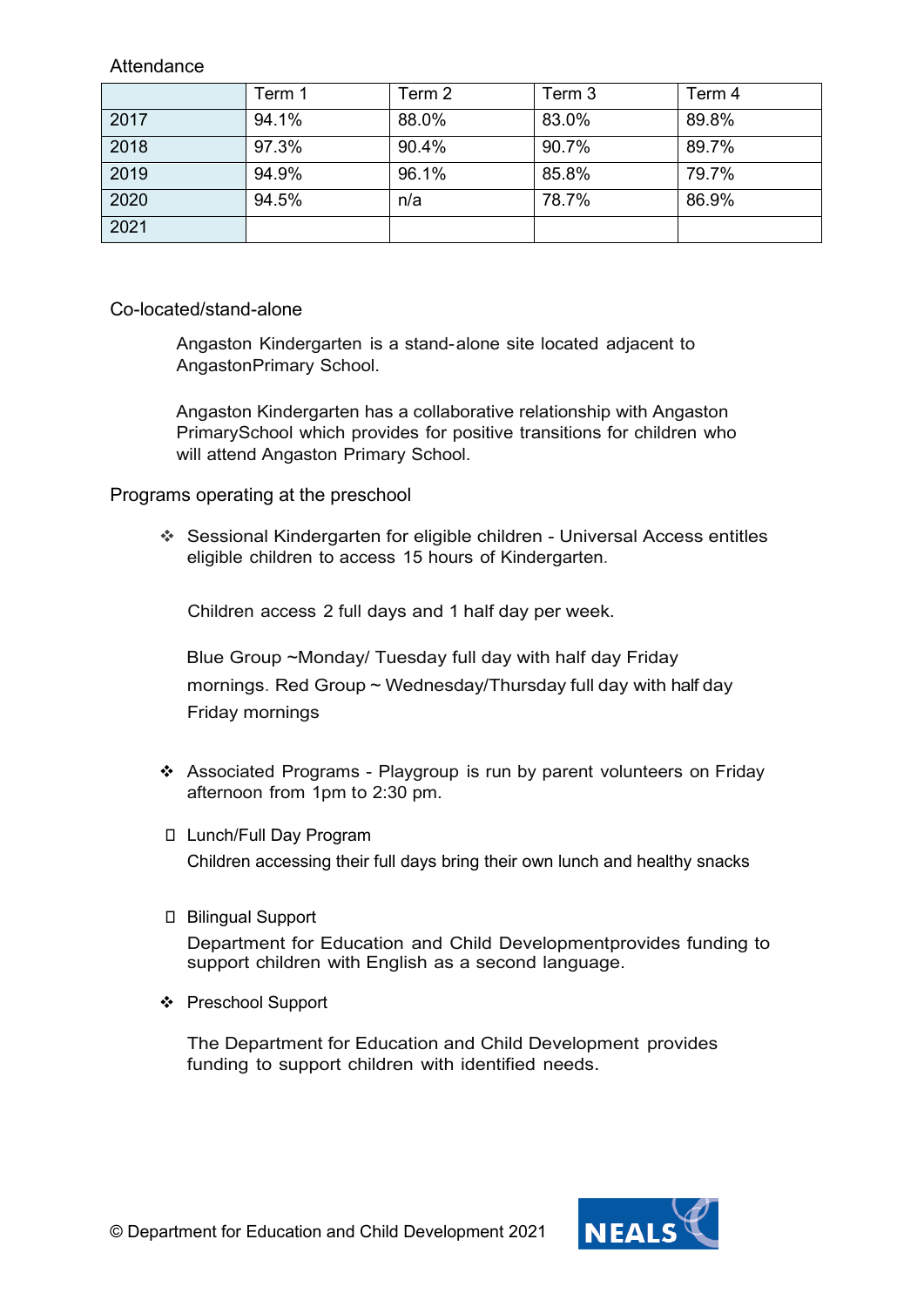## **2. Key Centre Policies**

Centre Priorities/Statement of Purpose

At Angaston Kindergarten we believe that all children have the right to reach their full potential as learners. We provide a child centred learning environment where children's interests and natural curiosity become the template for learning and drives curriculum development and future learning experiences. We believe play is central to young children's learning, and provides an authentic means for children to develop positive dispositions towards learning. We provide a highly engaging environment in which children have the opportunity to learn through play-based experiences while developing a strong sense of self and belonging.

We acknowledge Australia's Aboriginal and Torres Strait Islander peoples and will celebrate and embed their cultural richness into the teaching and learning at our site. In particular, we respectfully acknowledge the traditional lands of the Peramangk people on which Angaston Kindergarten stands and strive to build ourknowledge of and connection with Peramangk people past and present.

We acknowledge the uniqueness of every child and family within our culturally diverse community, and commit to building our cultural competence within the kindergarten community and beyond.

## **3. Curriculum**

Framework used: Early Years Learning Framework: Belonging, Being, Becoming

### Core Values

We believe learner wellbeing is enhanced when:

- > children feel safe, secure and valued
- > children develop positive mutually respectful relationships with educators and peers
- > children experience fun and enjoyment while learning,
- > positive relationships between staff and families are fostered,
- > a curriculum which is; highly engaging, innovative, challenging, relevant to eachchild's life experience is implemented.

Therefore, we;

- > consider the individual needs of every child and their families
- > provide a supportive, positive and engaging learning environment

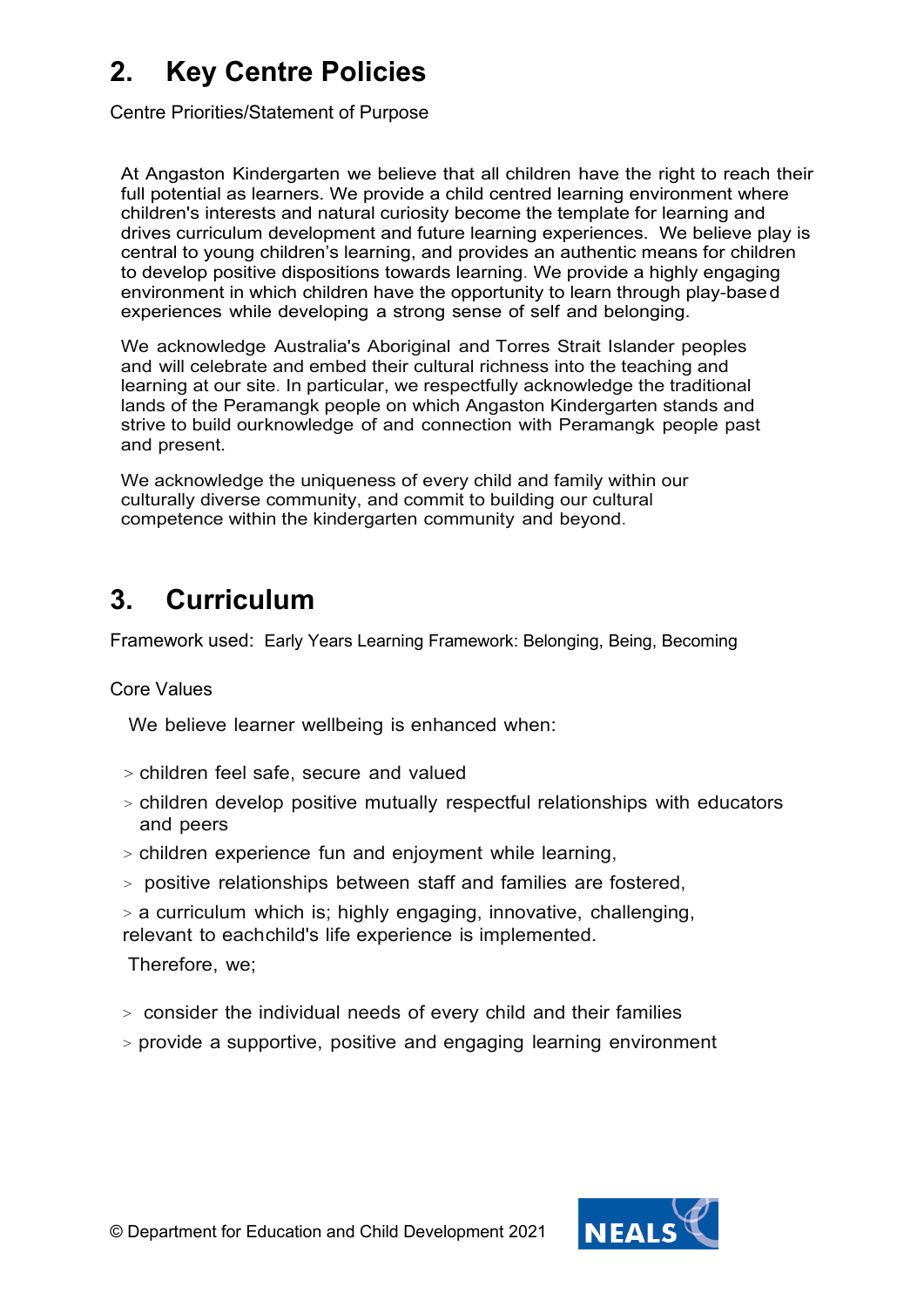## **4. Centre Based Staff**

### Staff Profile

1.0 Director,

0.5 teacher (permanent)

0.5 teacher (contract)

0.5 ECW (permanent)

### Performance Management Program

All staff participate in ongoing formal and informal Performance Developmentas outlined in the associated DfE policies.

Access to special support staff

Support Staff are allocated when deemed most appropriate in supporting children with additional rights

# **5. Centre Facilities**

Buildings and grounds

Angaston Kindergarten is located in a calm and quiet area of the Angaston community. The preschool offers both a large inside and outside learning environment which provides children with inviting and protected play spaces allowing children to explore, discover, create and deeply engage in their learning and the learning environment.

Capacity (per session): 44 children

Centre Ownership: Department for Education

> Access for children and staff with disabilities: The centre is designed to be accessible for children and others with diablities

## **6. Local Community (intended for country preschools)**

General characteristics:

Angaston is a country town with a population of 3,000 people on the eastern edge of the Barossa Valley. Approximately half of the children attending the kindergarten come from out-lying areas, many from farming properties. Many families use some form of care - Community Child Care, Private Child Care orFamily Day Care as well as informal child care with friends and relatives. A large number of family members are employed in the wine industry in the Barossa Region.

Parent and community involvement in the preschool

Developing strong links with families and a building a sense of belonging to the kindergarten community is a site focus. Positive relationships with families have